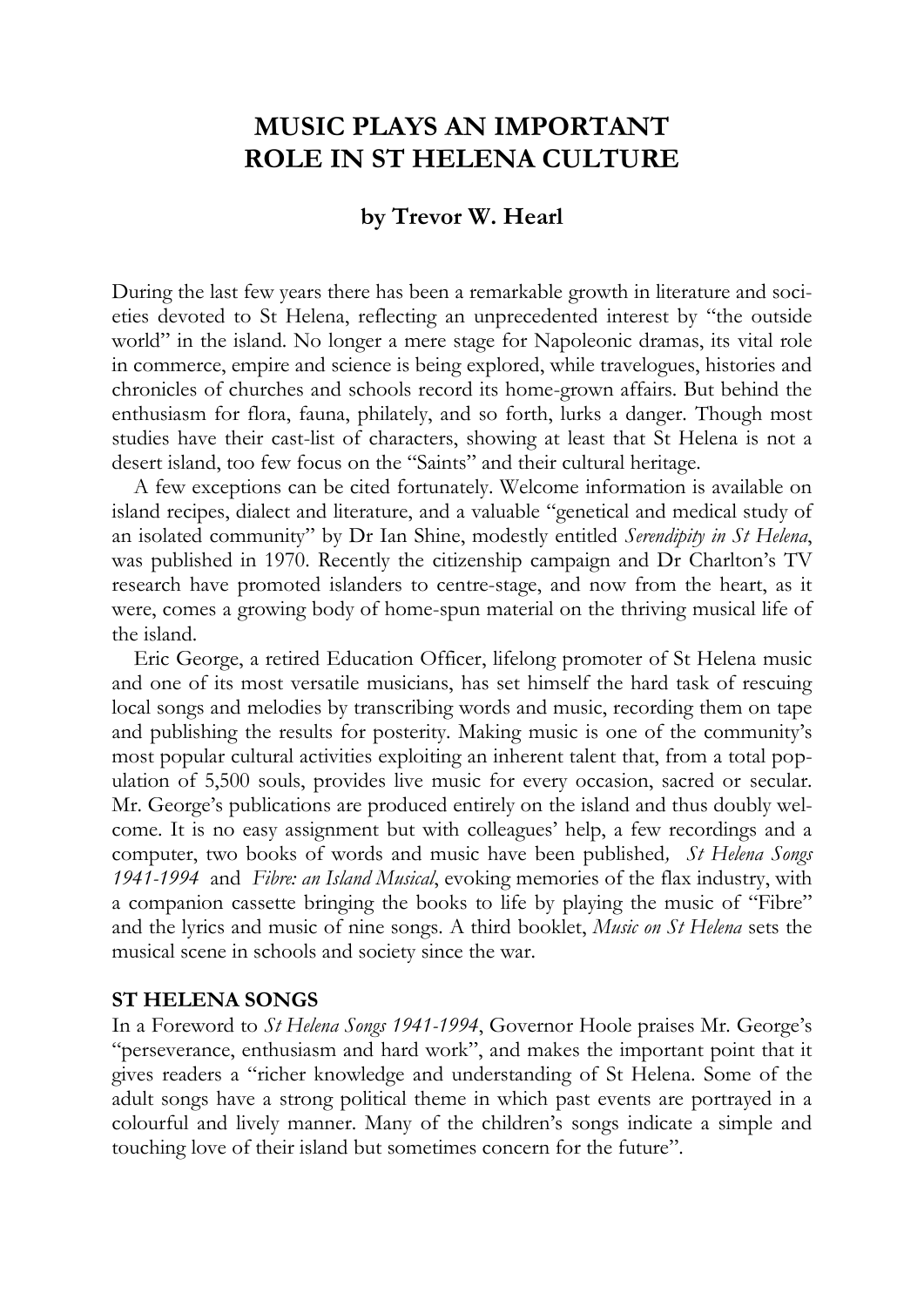Over fifty songs are given with their scores, half of them by pupils at school. Most depict a "Happy, Happy Island" where "Things are Going Well", and ships, flowers, fishing and even the advent of automatic telephones, inspire optimism and pleasure. There are occasional doubts: "Today I think your beauty is eroding/ But still I'm pleased to be a part of you/ Despite the friction that's among our people [..]"; and more specifically, "Modernisation has ruined its old face / Fumes and pollution; more noise ev'ry day" but the overwhelming impression is of islanders celebrating their "paradise isle".

### **AN ISLAND MUSICAL**

The musical "Fibre" is no less evocative of island sentiment. Written and presented by secondary school pupils and teacher trainees, it had its premiere in 1984 before Prince Andrew on the 150th anniversary of the colony's transfer from the East India Company to the Crown. The text is prefaced by a helpful note on the flax industry. Though the first song opens "Oh, what a beautiful morning", this is no *Oklahoma*, but a tale of long hours, dirty work, aching backs and poor pay. Some songs ("Scotching", "Strip and Wash", "The Chopper" and "Baling") stress its laborious processes and that well-remembered whine of machines echoing across the valleys, with music to match. But as the finale explains, "We really have no choice, we really need the pay/ And slav'ry in the mill is the only way".

### **A MUSICAL ISLAND**

Music on St Helena provides a valuable introduction to developments over the last half century, bringing up to date Tony Cross's keen appreciation of "Music in St Helena" in 1960 (Making Music No.42 8-10). In schools, where 40% of pupils are estimated to have musical gifts, progress in practical and theoretical musical education has been outstanding. No fewer than 176 pupils passed Royal School of Music examinations during 1980-84. On-island bands and orchestras, and the sensitive issue of musical taste (or "Styles of Music" as he tactfully puts it) Mr. George has laid firm foundations for future research. He estimates that most prefer "heavy disco sounds", though "country style" seems more typical of island taste, closely followed by "light music" of the dance-band era. Clearly Radio St Helena has a heavy responsibility here, though church services should not be underestimated as a source of musical experience. Otherwise isolation condemns islanders to a narrow range, unfortunately, and social pressures to conform are inhibiting in a closeknit community. It is difficult to know what life chances in music are denied to individuals, but some outstanding musicians have gone overseas.

Most households have a guitar, however, and there are over 40 pianos and organs on the island. The supply of band instruments, from big bass drum to euphonium, might support five bands and, with woodwinds and strings, a respectable orchestra - the "Gettogethers" raised over  $f(2,000)$  for theirs. Maintenance is a problem to which the Royal Marines School of Music generously responded in 1992 and 1994 by renovating many school and band instruments free of charge.